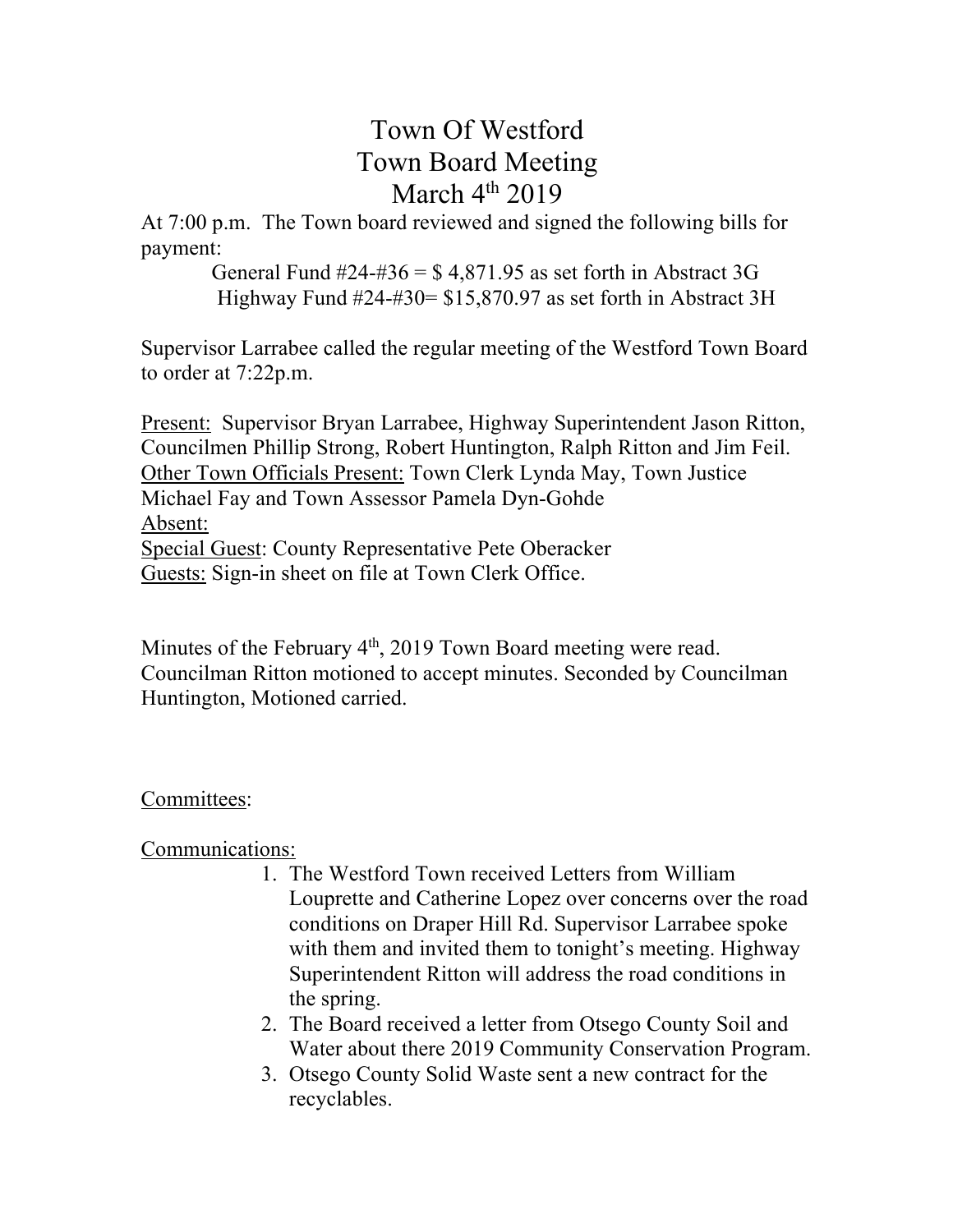## Unfinished/Old Business:

1. Resolution #3 Standard Workday Reporting of Elected Officials Participating in the NYS & Local Retirement System was completed and filed.

## New business:

- 1. Resolution #2 of 2019. A \$25.00 returned check fee was adopted by the Westford Town Board. All board members were in favor.
- 2. County Representative Pete Oberacker presented the Town of Westford with a check for \$850.00 to use as they see fit, preferably for the Children in community. Representative Oberacker donated the amount of his payroll raise to the four towns that he represents. The town board thanked Representative Oberacker.
- 3. County Representative Oberacker gave a brief over view of the financial situation the Schenevus School is facing.
- 4. Steve Zerby asked the town board to support an application to the Preservation League of New York State to conduct a Cultural Resource Survey on the Hamlet of Westford. The survey is the preliminarily step toward the possible creation of a historic district in Westford. Councilman Huntington motioned to approve the application. Councilman Ritton Seconded the motion. All in favor. Motion carried.
- 5. Councilman Ritton motioned to empower Supervisor Larrabee to sign the new Otsego County Solid Waste contract. Councilman Huntington seconded the motion. Motion Carried.
- 6. Supervisor Larrabee stated that the insurance company is in the process of issuing a check for the town truck accident. The check will be deposited into the "other" account.